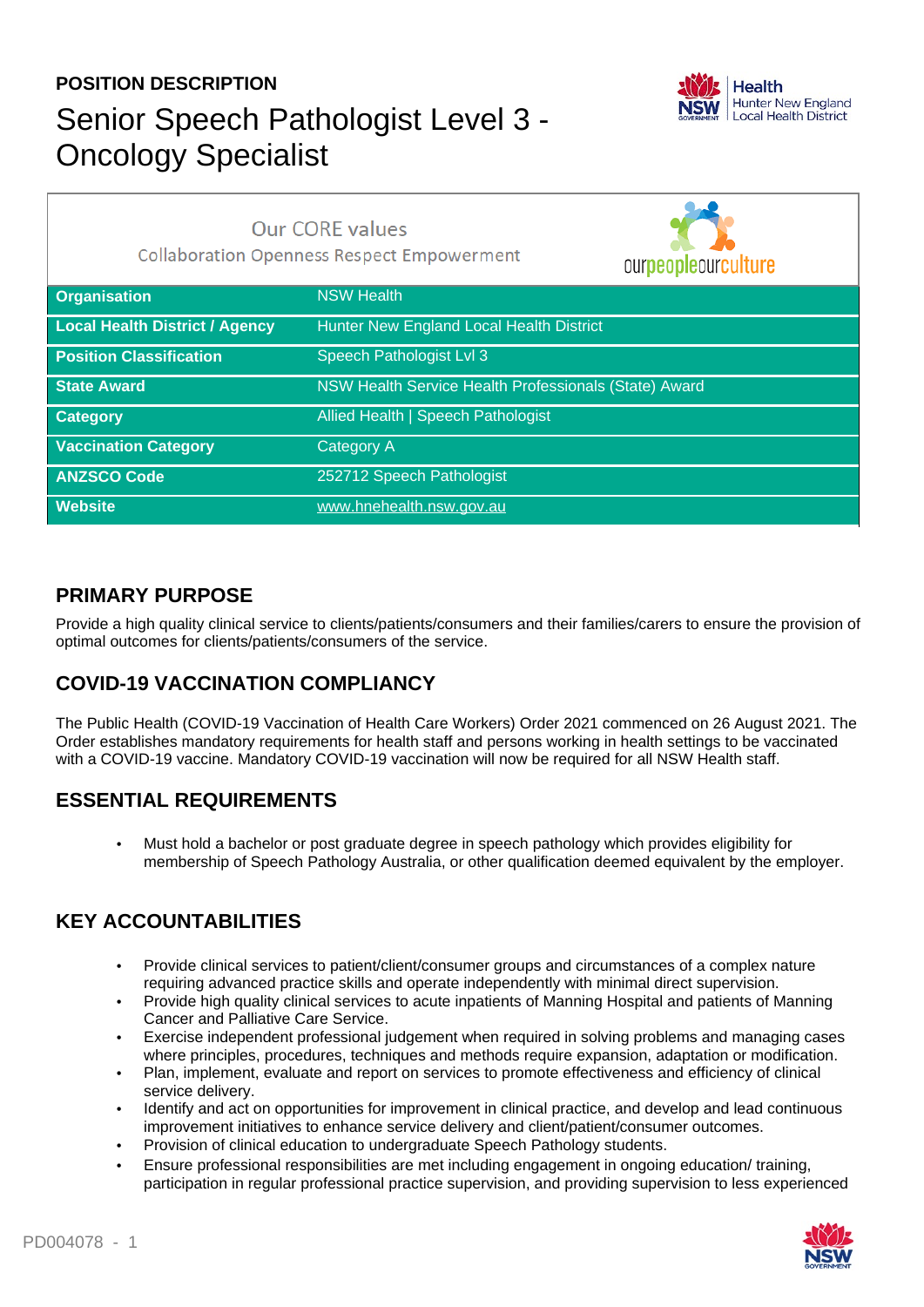#### **POSITION DESCRIPTION**

# Senior Speech Pathologist Level 3 - Oncology Specialist



staff and students (as negotiated).

- Act in accordance with the HNE Health Values Charter and NSW Health Code of Conduct; model behaviours that reflect the Excellence Framework (Every Patient, Every Time); and ensure work is conducted in a manner that demonstrates values of cultural respect in accordance with HNE Health's Closing the Gap strategy.
- All staff are expected to take reasonable care that their acts and omissions do not adversely affect the health and safety of others, that they comply with any reasonable instruction that is given to them and with any policies/procedures relating to health or safety in the workplace that are known to them, as well as notifying any hazards/risks or incidents to their managers.

### **KEY CHALLENGES**

- Applying evidence based practice while dealing effectively & efficiently with a broad range of issues including interventions, health promotion programs, education, and research.
- Prioritising competing demands in situations of professional and emotional intensity while delivering care for patients/consumers who require a high level of clinical expertise in an environment requiring adaptation to a variety of clinical settings.
- Maintaining professional perspective and identity when prioritising workload and service provision.

| Who                                                                                | <b>Why</b>                                                                                                                                                                          |  |  |
|------------------------------------------------------------------------------------|-------------------------------------------------------------------------------------------------------------------------------------------------------------------------------------|--|--|
| Patients/clients/consumers and families/carers/<br>other health care professionals | Provide patient centred clinical advice to ensure delivery of<br>innovative clinical practice models and therapeutic techniques<br>and are included in clinical care and treatment. |  |  |
| Less experienced staff and students                                                | Mentor and supervise to ensure their ongoing professional<br>growth and enhanced application of clinical knowledge                                                                  |  |  |
| Health Professionals/Multidisciplinary Team                                        | For consultation and advice regarding clinical risk, care<br>planning and clinical handover                                                                                         |  |  |
| <b>Community Partners/Care and Service Providers</b>                               | Liaise with other providers to ensure seamless continuum of<br>care between services                                                                                                |  |  |
| Universities/Educational institutions                                              | Two way support with training and/or students                                                                                                                                       |  |  |

### **KEY RELATIONSHIPS**

# **SELECTION CRITERIA**

- 1. Demonstrated significant postgraduate experience and high level clinical expertise and knowledge in adult dysphagia, head and neck cancer, palliative care and video-fluoroscopy.
- 2. Experience in service design and development projects will be highly regarded.
- 3. Demonstrated experience in providing clinical education and/or professional practice supervision.
- 4. Demonstrated high level verbal, written and interpersonal communication skills, including the ability to adapt communication style to suit different audiences.
- 5. Demonstrated ability to independently problem-solve and apply professional and ethical boundaries when